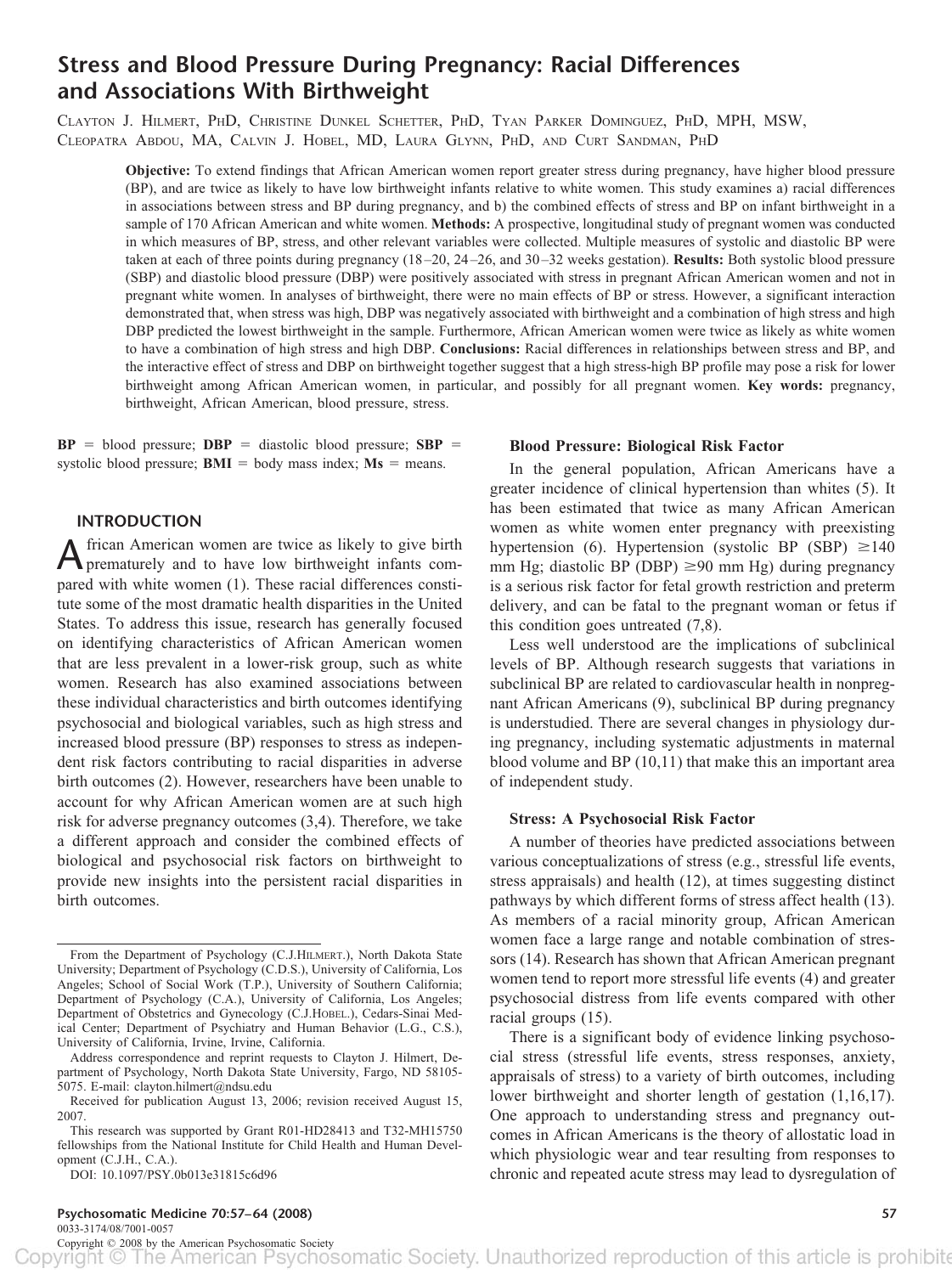the body's stress response systems and contribute to negative health outcomes (14,18,19).

A lifetime of allostatic load may cause African American pregnancies to be particularly susceptible to the negative consequences of stress (14,19). Relevant studies of state anxiety (20) and stressful life events (21) have found associations with infant birthweight in African Americans, but reported no associations between stress and pregnancy outcomes in other racial groups including white women. Also, racism—a uniquely salient psychosocial stressor for people of color has been linked to compromised birth outcomes in African Americans (22–24).

## **Blood Pressure and Stress**

There is some evidence in the literature that associations between BP and psychosocial variables differ in African Americans and whites. Stress reactivity studies have shown that African American women exhibited greater DBP responses to a stressful speech task than white women (25). Also, BP reactions to acute stress (26,27) and 24-hour ambulatory BP (28) have been associated with defensiveness, expressiveness, and hostility in African Americans whereas no such relationships have been noted in whites. Although each of these studies suggests that there is a stronger association between psychosocial factors and cardiovascular functioning in African Americans, none of them involved pregnant women. It is difficult to generalize stress and BP findings with nonpregnant samples to pregnant samples. For instance, studies suggested that, compared with nonpregnant women, pregnant women's BP responses to stress are dampened (29,30).

It has long been thought that interactions of stress and BP are related to physical health. Evidence suggests that excessive cardiovascular reactions to acute stress indicate a greater risk of developing cardiovascular disease (31–33). Few studies, however, have investigated associations among stress, subclinical resting BP levels, and health. We suspect that a positive relationship between resting BP and chronic stress may reflect a form of cardiovascular hypersensitivity to stress and psychophysiological dysfunction. Such hypersensitivity may be related to poorer pregnancy outcomes and, if more prevalent in African American women, may explain some of the racial disparities in pregnancy outcomes.

#### **Present Study**

In the present study, we examined relationships between race, stress, and BP, and the additive and interactive effects of these variables on infant birthweight in African American and white pregnant women, a majority of whom were normotensive. Consistent with previous epidemiological studies, we anticipated that African American women would give birth to lower birthweight infants. We also hypothesized that African American women would have higher resting BP values, report greater stress, and show a stronger positive association between BP and stress compared with whites. Because one normative physiological adaptation during pregnancy is a gradual rise in BP beginning between 24 and 32 weeks gestation (11), relatively high subclinical BP at this time during pregnancy may not be a risk factor for adverse birth outcomes. However, in combination with high stress, subclinical high BP is hypothesized to pose a risk for lower birthweight. Thus, we expected an interaction of stress and BP effects on birthweight.

It is possible that a high stress by high BP interaction contributes to racial disparities in birthweight for two reasons. First, a combination of high stress and high BP is likely to be more prevalent in African American women compared with white women. Second, it is possible that the effects of a profile of high stress and high BP is more potent in African American compared with white women; that is, African American women may be more susceptible to the adverse effects of this combination (2). To examine these possibilities, we utilized a dataset with extensive measures of stress and BP at various times in pregnancy.

## **METHODS**

## **Study Design**

The Multi-Site Behavior in Pregnancy Study was a prospective, longitudinal study of stress during pregnancy that took place from 1997 to 2003. A total of 498 pregnant women provided psychosocial and medical data at multiple time points during their pregnancies (including  $18-20$ ,  $24-26$ , and 32–34 weeks gestation). Data were collected at an urban major medical center in Los Angeles County. The Institutional Review Boards of the participating institutions approved this study.

#### **Participants**

Participants were at least 18 years of age and  $\leq$  18 weeks into a singleton, intrauterine pregnancy on study entry. Pregnant women were not eligible if they had current or prior medical conditions (e.g., systemic maternal disease, history of clinical hypertension) or risky prenatal health behaviors (e.g., use of cigarettes or controlled substances) that affected cardiovascular, neuroendocrine, hepatic, or renal functioning.

For the purposes of the present study, we included only women who self-identified as US-born " non-Hispanic white" or "black/African American." Given that we were interested in racial, rather than ethnic differences, women who indicated they were "black, not American," Hispanic-American, or multi-ethnic were not included in the subsample. Because >90% of the African American participants took part in the study at one of two study centers, we restricted our subsample to women who were recruited at that location. Of the 170 participants who fit these criteria, 35 women were missing data at one or more time points due to a missed appointment or early withdrawal from the study. These women were compared with women who had complete data and were not statistically different on any study variables  $(p > .05)$  except they had lower per capita household income  $(p < .05)$ . Because of this one difference, we could not assume that these women were missing completely at random and used multiple imputation methods to impute missing data (34,35). The Expectation-Maximization algorithm converged in  $k = 18$  iterations. Therefore, results of  $m = 4$  imputations were generated every  $k = 50$  iterations and combined using the NORM software package (36). The results of multiple imputation analyses were similar to the results of analyses involving only women with complete data. Coefficients and *p* values reported here are the results of the multiple imputation analyses  $(n = 170)$ . Descriptive statistics were averaged across imputed datasets.

#### **Procedure**

The three time points of data collection were 18 to 20, 24 to 26, and 32 to 34 weeks gestation. Research nurses collected medical data, such as weight and BP measurements, from women directly. Trained interviewers administered in-depth, semistructured interviews and questionnaires to assess sociodemographic factors and psychosocial stress. Medical charts were reviewed to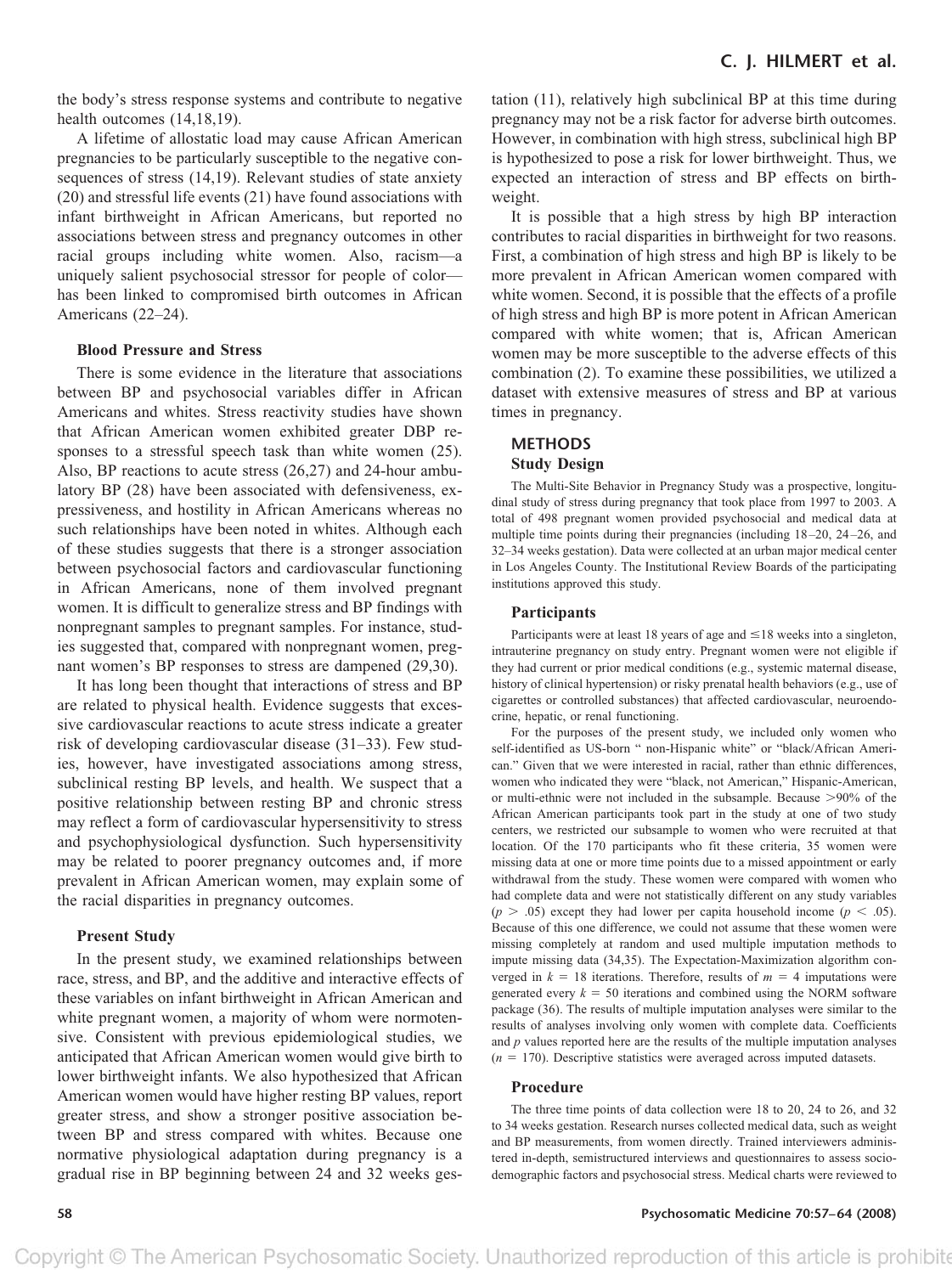obtain birthweight, gestational age (best obstetric estimate), and other medical data. Participants were compensated with \$15 per visit. At the final study session, participants were given a \$50 gift certificate to a popular children's store.

# **Sociodemographic and Medical/Health Background Factors**

Data were collected on sociodemographic and medical/health background factors that might confound relationships between the primary variables of interest. Educational attainment was rated on a 4-point ordinal scale  $(1 - high)$ school or less to  $4 = \text{graduate/professional degree}$ . Per capita income was calculated by dividing annual household income by household size. Body mass index (BMI) on study entry was calculated from height and weight. Parity, the number of times the participant had previously given birth, was dichotomized into  $0 =$  nulliparous or  $1 =$  multiparous.

#### **Blood Pressure**

A Critikon Dinamap Vital Sign Monitor 2100 (GE Healthcare, Milwaukee, WI) was used to measure BP at each time point with the participant seated. The amount of time a participant was seated before measurements were taken varied. Two BP readings separated by a 2-minute rest period were collected and averages of the DBP and SBP values were calculated to ensure the accuracy of the measurement. Repeated-measures analyses demonstrated there was no significant difference in SBP over time (means (*M*s): 18 –20 weeks = 115.06 mm Hg,  $24 - 26$  weeks = 114.57 mm Hg, and 32-34 weeks = 116.72 mm Hg),  $F = 1.97$ ,  $p > .09$ . There was a significant difference in DBP levels over time  $(Ms: 18-20$  weeks = 63.01 mm Hg, 24 – 26 weeks = 62.99 mm Hg, and 32–34 weeks = 65.04 mm Hg),  $F = 3.44$ ,  $p < .01$ ). To examine overall "dosage" effects of SBP and DBP on outcome and in relationship to a composite psychosocial stress index, values were combined to create average SBP and DBP indices.<sup>1</sup>

# **Psychosocial Stress**

#### *Chronic Socioenvironmental Stress*

At 24 to 26 weeks gestation, patients were asked ten questions rated on a scale from 1 (never) to 5 (very often) about how often they had experienced specific financial and environmental difficulties over the last 6 months. This brief measure was developed for a similar study involving stress and pregnancy based on a variety of sources and included questions such as, "Did you have trouble meeting monthly bills?" and "Did you worry about crime in your neighborhood?" (37). Cronbach's  $\alpha$  revealed acceptable reliability among the items ( $\alpha = 0.77$ ). Mean chronic stress scores were calculated for each subject with greater values indicating more chronic stress.

### *Perceived Stress*

A shortened version of the Perceived Stress Scale (PSS) (38) was administered at 18 to 20 weeks and 30 to 32 weeks gestation. This measure was a modified 12-item version of the PSS assessing how often the participant felt stressed or lacking in control during the past week.<sup>2</sup> Participants provided ratings from 1 (never) to 5 (very often). These items have been used in other studies of pregnant women (39,40) and had good reliability in the present study (Cronbach's  $\alpha = 0.80$  at 18-20 weeks and 0.84 at 32-34 weeks). Ratings were summed such that higher values indicated greater perceived stress. Results of a repeated-measures analysis of variance (ANOVA) indicated that there was no significant difference between time points (*M*s

26.80 and 26.64;  $p > .10$ ), and scores were averaged to create a mean PSS score for the pregnancy.

## *State Anxiety*

Participants completed the brief 10-item state version of the State-Trait Anxiety Inventory (STAI) (41) at each of the three time points regarding anxiety in the last few days on a scale from 1 (not at all) to 4 (very much). This scale was reliable at each time point (Cronbach's  $\alpha$  ranged from 0.84 to 0.90). Responses were averaged within each time point. Again, a repeatedmeasures ANOVA indicated no significant difference over time in this sample  $(Ms = 1.94, 1.91,$  and 1.90;  $p > .10$ ), so scores were averaged to create a mean STAI score for the pregnancy.

### *Pregnancy Anxiety*

Ten items assessing anxiety associated with pregnancy (42) were administered at each of the three time points during pregnancy. Participants made ratings on a scale from 1 (not at all) to 4 (very much) with higher scores indicating greater pregnancy anxiety. Reliability was acceptable at each time point (Cronbach's  $\alpha$  ranged from 0.75 to 0.85). A repeated-measures ANOVA revealed a significant effect with higher pregnancy anxiety earlier in pregnancy (18–20 weeks  $M = 1.84$ ; both 24–26 and 32–34 weeks  $Ms = 1.73$ ),  $F = 10.38$ ,  $p < .001$ . Therefore, the pregnancy anxiety scores at Times 2 and 3 were averaged and the Time 1 score was treated as an independent stress measure before being included in the composite stress index.

#### **Composite Stress Index**

Previous studies that have used multiple measures of stress in combination have found the strongest evidence that high stress is associated with adverse birth outcomes (42,43). Therefore, we employed a composite stress index designed to capture the multidimensional nature of stress in a single score. The composite included chronic socioenvironmental stress, subjective appraisals of stress (PSS), and two forms of anxious mood previously found to be relevant to pregnancy outcomes, namely, general state anxiety (STAI) and anxiety about the pregnancy itself (pregnancy anxiety) (42,44). Correlations among the measures ranged from  $r = .40$  to .94. Most of the measures of stress did not change over the course of pregnancy and they were therefore averaged into mean scores and then standardized (all standardizations were *z* scores). The exception to this was that pregnancy anxiety changed over time with Time 1 differing from Times 2 and 3. Therefore, Time 1 pregnancy anxiety was standardized independently of the average of Times 2 and 3. The standardized measures of chronic socioenvironmental stress, PSS, STAI, Time 1 pregnancy anxiety, and Times 2 to 3 pregnancy anxiety were then combined into an average composite stress index representing all forms of stress throughout pregnancy.

## **RESULTS**

## **Overview**

First, bivariate associations among study variables were examined. Then, *t* tests,  $\chi^2$  tests, and regression analyses were used to compare African American and white women on the study variables. Sociodemographic and medical/health variables that differed by race were controlled for in separate regression analyses, comparing stress and BP associations across racial groups and testing effects of stress, BP, and race on birthweight.

### **Bivariate Associations**

Correlation coefficients are shown in Table 1. *Blood Pressure*

As expected, women with greater BMI had higher SBP and DBP. Also, higher SBP was correlated with lower adjusted income and lower educational attainment (Table 1).

<sup>&</sup>lt;sup>1</sup>Differences in stress, blood pressure, and pregnancy outcome relationships over time are presented elsewhere (C.J.H, C.D.S, C.J.H., L.G., C.S., unpublished data 2006).

<sup>&</sup>lt;sup>2</sup>This 12-item version included the published 10-item version and the following two questions derived from the original 14-item PSS (38): "How often have you dealt successfully with day-to-day problems and hassles?" and "How often have you felt that you were coping well or effectively handling the important changes that were occurring in your life?" This version correlated  $r = .99$  with the 10-item version at both time points.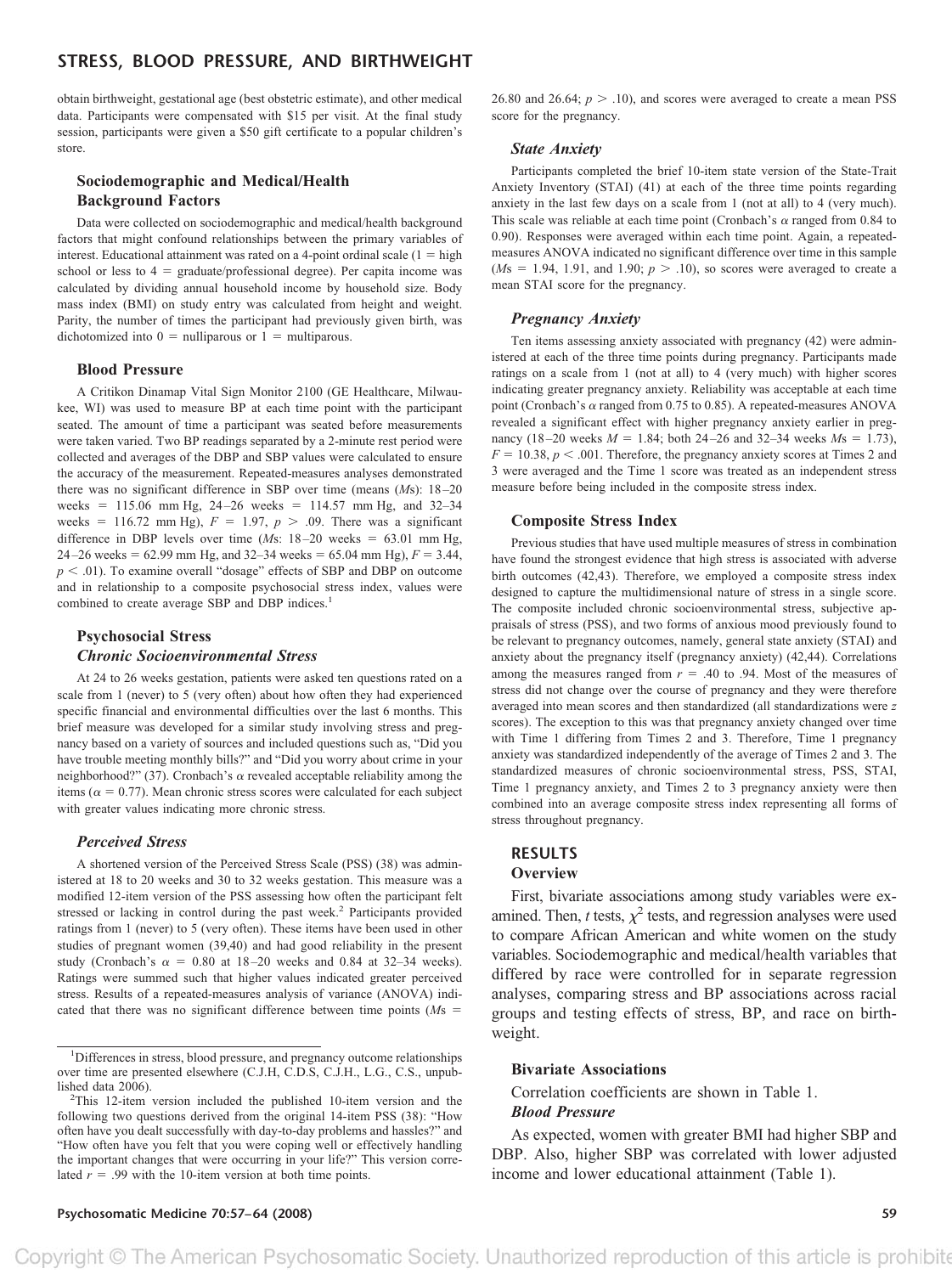**TABLE 1. Intercorrelations Among Demographic, Medical, and Stress Variables**

|                                                                                                                                                                                                    |                                                                                       | 2                                                                                 | 3                                                                        | 4                                                    | 5                                        | 6                                 |                   | 8         | 9        |
|----------------------------------------------------------------------------------------------------------------------------------------------------------------------------------------------------|---------------------------------------------------------------------------------------|-----------------------------------------------------------------------------------|--------------------------------------------------------------------------|------------------------------------------------------|------------------------------------------|-----------------------------------|-------------------|-----------|----------|
| 1. Age<br>$2.$ BMI<br>3. Nulliparity ( $0 =$ nulliparous)<br>4. Adjusted household income<br>5. Highest level of education<br>6. SBP<br>7. DBP<br>8. Gestational age at delivery<br>9. Birthweight | 0.060<br>0.030<br>$0.260**$<br>$0.425**$<br>0.041<br>$-0.035$<br>$-0.118$<br>$-0.044$ | $0.237**$<br>$-0.294**$<br>$-0.252**$<br>$0.425**$<br>$0.274**$<br>0.004<br>0.031 | $-0.561**$<br>$-0.267**$<br>0.078<br>$-0.062$<br>$-0.211**$<br>$-0.155*$ | $0.574**$<br>$-0.194*$<br>$-0.042$<br>0.049<br>0.069 | $-0.219**$<br>$-0.126$<br>0.042<br>0.014 | $0.586**$<br>$-0.063$<br>$-0.013$ | $-0.084$<br>0.001 | $0.646**$ |          |
| 10. Composite stress                                                                                                                                                                               | $-0.086$                                                                              | 0.060                                                                             | $-0.127$                                                                 | $-0.223**$                                           | $-0.164*$                                | 0.127                             | 0.090             | 0.114     | $-0.015$ |

 $BMI = body mass index; SBP = systolic blood pressure; DBP = diastolic blood pressure.$  $* p < .05; ** p < .01.$ 

*Birth Outcomes*

The relationship between birthweight and gestational age was significant with shorter length of gestation associated with lower birthweight (Table 1). Gestational age was significantly related to nulliparity such that women who had not given birth previously tended to have longer gestations.

#### *Stress*

Women lower on per capita income and educational level reported greater overall stress on the composite stress measure (Table 1). Correlations between stress and BP and between stress and birth outcome were not significant.

#### **Racial Differences**

## *Demographic and Background Variables*

Demographic and background characteristics of the sample are presented in Table 2. African American participants were younger (mean  $\pm$  standard deviation (SD) = 29.89  $\pm$  4.79 years) than white participants (32.23  $\pm$  4.09 years),  $t = 3.21$ ,  $p < .01$ , Cohen's  $d = 0.53$ . Also, African American participants tended to report significantly lower education than white participants with the modal responses being "some college" versus "bachelor's degree," respectively ( $\chi^2$  = 38.45, *p* < .001). Per capita household income was also significantly less for African American women (\$16,475  $\pm$  14,008) than white women (\$37,039  $\pm$  15,448),  $t = 8.25$ ,  $p < .001$ , Cohen's  $d =$ 1.39. On average, the African American sample had significantly greater BMI (27.02  $\pm$  6.86 kg/m<sup>2</sup>) than the white sample  $(22.98 \pm 4.29 \text{ kg/m}^2)$ ,  $t = 4.68$ ,  $p < .001$ , Cohen's  $d = 0.71$ , and the African American women were more likely to have previously given birth (67% versus 25%),  $\chi^2 = 27.16$ ,  $p < .001$ .

To rule out the possibility that results of the following BP and birth outcome analyses could be accounted for by racial differences in demographic and background variables, we included age, BMI, nulliparity, adjusted income, and education as controls.

## *Stress and Blood Pressure*

Table 3 shows *t* test and effect size results of racial comparisons of stress and BP. Although African American women

**TABLE 2. Demographics and Medical Variables**

| $n^a$<br>$\frac{0}{0}$<br>$\%$<br>$n^a$<br>Age, years<br>23.1<br>$20 - 25$<br>13<br>4.8<br>6<br>$26 - 29$<br>19.5<br>11<br>16.3<br>19<br>$30 - 34$<br>38.2<br>21<br>54.6<br>63<br>19.1<br>11<br>$\geq$ 35<br>24.3<br>28<br>Education<br>High school or less<br>32.7<br>16<br>8.7<br>10<br>Some college<br>43.6<br>15<br>18.3<br>21<br>Bachelor's degree<br>16.4<br>8<br>40.9<br>47<br>Graduate degree<br>7.3<br>1<br>32.2<br>37<br>Income per household capita<br>≤\$7,999<br>36.4<br>15<br>1.7<br>2<br>5<br>\$8,000-14,999<br>20.0<br>9<br>3.9<br>\$15,000-39,999<br>37.7<br>13<br>50.2<br>58<br>$\geq$ \$40,000<br>44.1<br>5.9<br>$\overline{2}$<br>51<br>Body mass index ( $kg/m2$ )<br>$<$ 18.5 (underweight)<br>1<br>1.8<br>6.3<br>7<br>17<br>18.5-24.9 (normal)<br>44.1<br>72.2<br>83<br>25-29.9 (overweight)<br>16.1<br>26.8<br>19<br>9<br>11<br>$\geq$ 30 (obese)<br>27.3<br>5.4<br>6<br>Previous live birth<br>26<br>67.3<br>25.2<br>29<br>Yes<br>No<br>32.7<br>14<br>74.8<br>86 | African<br>Americans |  | Non-<br>Hispanic<br>Whites |  |
|-------------------------------------------------------------------------------------------------------------------------------------------------------------------------------------------------------------------------------------------------------------------------------------------------------------------------------------------------------------------------------------------------------------------------------------------------------------------------------------------------------------------------------------------------------------------------------------------------------------------------------------------------------------------------------------------------------------------------------------------------------------------------------------------------------------------------------------------------------------------------------------------------------------------------------------------------------------------------------------------|----------------------|--|----------------------------|--|
|                                                                                                                                                                                                                                                                                                                                                                                                                                                                                                                                                                                                                                                                                                                                                                                                                                                                                                                                                                                           |                      |  |                            |  |
|                                                                                                                                                                                                                                                                                                                                                                                                                                                                                                                                                                                                                                                                                                                                                                                                                                                                                                                                                                                           |                      |  |                            |  |
|                                                                                                                                                                                                                                                                                                                                                                                                                                                                                                                                                                                                                                                                                                                                                                                                                                                                                                                                                                                           |                      |  |                            |  |
|                                                                                                                                                                                                                                                                                                                                                                                                                                                                                                                                                                                                                                                                                                                                                                                                                                                                                                                                                                                           |                      |  |                            |  |
|                                                                                                                                                                                                                                                                                                                                                                                                                                                                                                                                                                                                                                                                                                                                                                                                                                                                                                                                                                                           |                      |  |                            |  |
|                                                                                                                                                                                                                                                                                                                                                                                                                                                                                                                                                                                                                                                                                                                                                                                                                                                                                                                                                                                           |                      |  |                            |  |
|                                                                                                                                                                                                                                                                                                                                                                                                                                                                                                                                                                                                                                                                                                                                                                                                                                                                                                                                                                                           |                      |  |                            |  |
|                                                                                                                                                                                                                                                                                                                                                                                                                                                                                                                                                                                                                                                                                                                                                                                                                                                                                                                                                                                           |                      |  |                            |  |
|                                                                                                                                                                                                                                                                                                                                                                                                                                                                                                                                                                                                                                                                                                                                                                                                                                                                                                                                                                                           |                      |  |                            |  |
|                                                                                                                                                                                                                                                                                                                                                                                                                                                                                                                                                                                                                                                                                                                                                                                                                                                                                                                                                                                           |                      |  |                            |  |
|                                                                                                                                                                                                                                                                                                                                                                                                                                                                                                                                                                                                                                                                                                                                                                                                                                                                                                                                                                                           |                      |  |                            |  |
|                                                                                                                                                                                                                                                                                                                                                                                                                                                                                                                                                                                                                                                                                                                                                                                                                                                                                                                                                                                           |                      |  |                            |  |
|                                                                                                                                                                                                                                                                                                                                                                                                                                                                                                                                                                                                                                                                                                                                                                                                                                                                                                                                                                                           |                      |  |                            |  |
|                                                                                                                                                                                                                                                                                                                                                                                                                                                                                                                                                                                                                                                                                                                                                                                                                                                                                                                                                                                           |                      |  |                            |  |
|                                                                                                                                                                                                                                                                                                                                                                                                                                                                                                                                                                                                                                                                                                                                                                                                                                                                                                                                                                                           |                      |  |                            |  |
|                                                                                                                                                                                                                                                                                                                                                                                                                                                                                                                                                                                                                                                                                                                                                                                                                                                                                                                                                                                           |                      |  |                            |  |
|                                                                                                                                                                                                                                                                                                                                                                                                                                                                                                                                                                                                                                                                                                                                                                                                                                                                                                                                                                                           |                      |  |                            |  |
|                                                                                                                                                                                                                                                                                                                                                                                                                                                                                                                                                                                                                                                                                                                                                                                                                                                                                                                                                                                           |                      |  |                            |  |
|                                                                                                                                                                                                                                                                                                                                                                                                                                                                                                                                                                                                                                                                                                                                                                                                                                                                                                                                                                                           |                      |  |                            |  |
|                                                                                                                                                                                                                                                                                                                                                                                                                                                                                                                                                                                                                                                                                                                                                                                                                                                                                                                                                                                           |                      |  |                            |  |
|                                                                                                                                                                                                                                                                                                                                                                                                                                                                                                                                                                                                                                                                                                                                                                                                                                                                                                                                                                                           |                      |  |                            |  |
|                                                                                                                                                                                                                                                                                                                                                                                                                                                                                                                                                                                                                                                                                                                                                                                                                                                                                                                                                                                           |                      |  |                            |  |
|                                                                                                                                                                                                                                                                                                                                                                                                                                                                                                                                                                                                                                                                                                                                                                                                                                                                                                                                                                                           |                      |  |                            |  |
|                                                                                                                                                                                                                                                                                                                                                                                                                                                                                                                                                                                                                                                                                                                                                                                                                                                                                                                                                                                           |                      |  |                            |  |

*<sup>a</sup>* In the case of missing data, frequencies reflect average numbers (*n*) across imputed datasets rounded to the nearest whole number.

seemed to have higher composite stress, SBP, and DBP than white women, these differences were not significant. When control variables (age, BMI, nulliparity, education, and adjusted income) were included in regression analyses of SBP and DBP, the racial differences remained nonsignificant  $(p >$ .30, Cohen's  $d < .20$ ).

Six (15%) African American women and two (2%) white women were diagnosed with pregnancy-induced hypertension or preeclampsia. A  $\chi^2$  test of independence demonstrated that this racial difference was statistically significant  $(p < .01, )$ Fisher's exact test). One of the African American women diagnosed with preeclampsia had her labor induced. To be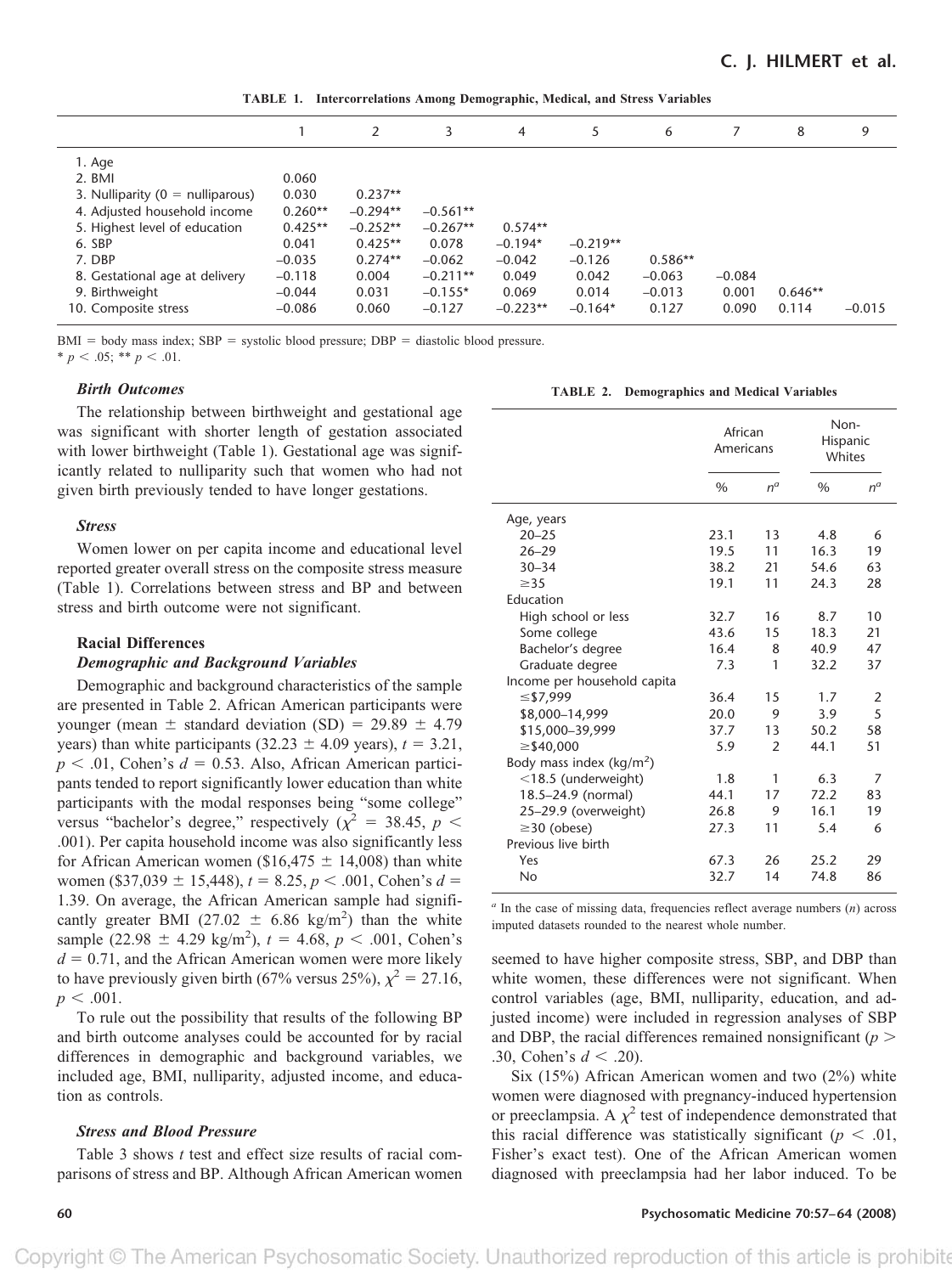# **STRESS, BLOOD PRESSURE, AND BIRTHWEIGHT**

|                                     | African Americans<br>$(n = 40)$ , Mean $\pm$ SD | Whites<br>$(n = 97)$ , Mean $\pm$ SD |      | р       | Cohen's d |
|-------------------------------------|-------------------------------------------------|--------------------------------------|------|---------|-----------|
| Composite stress                    | $0.10 \pm 0.83$                                 | $-0.05 \pm 0.81$                     | 1.10 | .27     | 0.18      |
| SBP (mm Hg)                         | $116.92 \pm 8.66$                               | $114.75 \pm 8.88$                    | 1.49 | .14     | 0.25      |
| DBP (mm Hg)                         | $64.68 \pm 6.14$                                | $63.20 \pm 7.32$                     | 1.27 | .20     | 0.22      |
| Gestational age at delivery (weeks) | $38.52 \pm 2.69$                                | $39.22 \pm 1.62$                     | 2.02 | .04     | 0.31      |
| Birthweight (g)                     | $3161.55 \pm 609.89$                            | $3536.88 \pm 566.61$                 | 3.73 | < 0.001 | 0.64      |

**TABLE 3. Comparison of African American and white Women on Stress, Blood Pressure, and Birth Outcome**

Composite stress = an average of five standardized stress variables;  $SBP =$  systolic blood pressure;  $DBP =$  diastolic blood pressure.

sure that our results involving BP and birthweight as outcomes were not dependent on clinical hypertension or an early induction of labor, predictive models were run with and without these women. As results did not differ, only those for the overall sample are reported.

#### *Birthweight*

A hierarchical regression was conducted to examine racial differences in birthweight controlling for age, socioeconomic status (SES), BMI, and nulliparity. Nulliparity accounted for a marginally significant amount of variance,  $b = -100.74$ ,  $t =$  $-1.73$ ,  $p < .09$ , and the racial difference in birthweight was significant such that African American women gave birth to lower birthweight babies than white women,  $b = -265.984$ ,  $t = -4.04$ ,  $p < .001$ , Cohen's  $d = 0.62$ . Also, there was a racial difference in length of gestation such that African American women had shorter gestations than white women (Table 3). Models predicting birthweight were examined with and without length of gestation as a control variable.

#### **Associations of Stress and Blood Pressure**

Although stress and BP were not associated in the overall sample (Table 1) hierarchical linear regression models were run separately for SBP and DBP to determine whether associations between stress and BP differed by race. Age, BMI, nulliparity, adjusted income, and educational attainment were entered in the first step, race and the composite stress index in the second step, and a race  $\times$  composite stress interaction variable in the third step (Table 4). In step 1 of both models, BMI was the only control variable associated with the BP. In step 2 of both models, neither the composite stress variable nor race was significantly associated with BP. In step 3 of the models, significant race  $\times$  stress results indicated that the stress-BP association differed by racial group with average  $\Delta R^2 = 0.03$  for the final step of the SBP analysis and average  $\Delta R^2 = 0.09$  for the final step of the DBP analysis (Table 4). Follow-up simple slope analyses (45) revealed that for African American women, the associations between composite stress and SBP ( $b = 3.31$ ,  $t =$ 2.39,  $p < .02$ ) and composite stress and DBP ( $b = 4.04$ ,  $t =$ 3.57,  $p < .001$ ) were positive and significantly different from zero. In contrast, for white women, the association between composite stress and BP did not differ from zero for SBP ( $b =$  $-0.47$ ,  $t = -0.49$ ,  $p > .62$ ) or DBP (b = -1.28,  $t = -1.62$ ,  $p > .10$ ).

**TABLE 4. Racial Comparison of Stress-Blood Pressure Association Regression Results**

|                                | B       | t       | р       |
|--------------------------------|---------|---------|---------|
| Systolic blood pressure        |         |         |         |
| Step 1                         |         |         |         |
| Age                            | 0.92    | 1.14    | .26     |
| <b>BMI</b>                     | 3.37    | 4.29    | < 0.001 |
| Nulliparity                    | $-0.88$ | $-1.13$ | .26     |
| Adjusted income                | $-0.71$ | $-0.75$ | .45     |
| Education                      | $-1.31$ | $-1.60$ | .11     |
| Step 2                         |         |         |         |
| Race                           | $-0.90$ | $-1.02$ | .31     |
| Composite stress index         | 0.74    | 0.89    | .37     |
| Step 3                         |         |         |         |
| Race $\times$ composite stress | 1.89    | 2.33    | .02     |
| Diastolic Blood Pressure       |         |         |         |
| Step 1                         |         |         |         |
| Age                            | $-0.02$ | $-0.22$ | .83     |
| <b>BMI</b>                     | 0.27    | 2.81    | .006    |
| Nulliparity                    | $-0.13$ | $-1.10$ | .27     |
| Adjusted income                | $-0.07$ | $-0.52$ | .61     |
| <b>Education</b>               | $-0.01$ | $-0.12$ | .91     |
| Step 2                         |         |         |         |
| Race                           | 0.01    | 0.08    | .94     |
| Composite stress index         | $-0.04$ | $-0.39$ | .70     |
| Step 3                         |         |         |         |
| Race $\times$ composite stress | 0.32    | 3.12    | .002    |

Race is coded as  $-1$  = white, 1 = African American; BMI = body mass index.

#### **Stress, Blood Pressure, and Birthweight**

Regression analyses examining relationships between stress, BP, and birthweight controlled for age, nulliparity, BMI, education, and adjusted income in step 1; composite stress and BP were entered independently in step 2; and a composite stress  $\times$  BP interaction variable was entered in the final step. In the model involving SBP, SBP was not statistically related to birthweight ( $p > .30$ ). In a separate model, DBP and composite stress did not independently predict birthweight ( $b = -20.27$  and  $-35.96$ , respectively,  $p > .50$ ); however, the composite stress  $\times$  DBP interaction was significant (b = -107.04,  $t = -2.06$ , average  $\Delta R^2 = 0.03$ ,  $p <$ .04), indicating that the relationship between DBP and birthweight differs at high and low levels of stress. The interaction is depicted in Figure 1.

Copyright © The American Psychosomatic Society. Unauthorized reproduction of this article is prohibite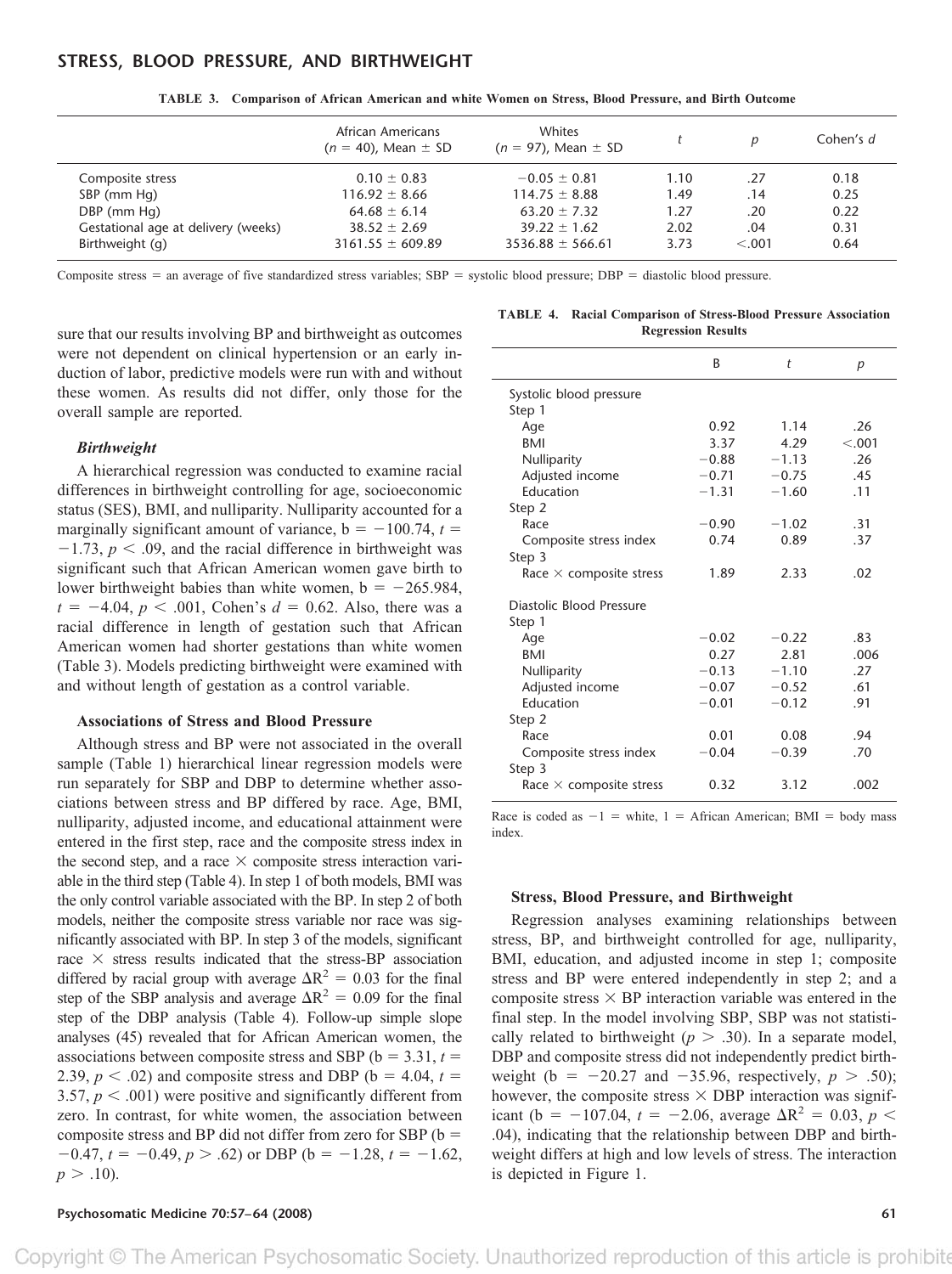

Figure 1. Predicted stress by blood pressure interaction on birthweight values plotted using Aiken and West's (48) procedure for graphing interactions between continuous variables.  $DBP =$  diastolic blood pressure.

To further examine the hypothesis that, under conditions of high stress, there would be a negative association between DBP and birthweight, regions of significance analyses (46) revealed that there was a negative association between DBP and birthweight that was statistically significant ( $b =$  $-211.96$ ,  $p = .05$ ) when composite stress was  $\geq 2.08$  SD above the mean. When stress was low, regions of significance analyses indicated that the positive association between DBP and birthweight depicted in Figure 1 was not reliable (i.e., no region of significance was indicated). Therefore, these analyses show that, in the current sample, there is not a reliable relationship between DBP and birthweight when stress is low, but there is a negative association between DBP and birthweight when stress is high.

In a final model, length of gestation was added to the first step of the regression to determine if the results are due to timing of delivery. The birthweight variable proxies fetal growth when length of gestation is controlled. Length of gestation was the only significant predictor of birthweight in the first step ( $b = 191.79$ ,  $t = 10.26$ ,  $p < .01$ ). Stress and DBP continued to be unrelated to birthweight independently and the stress  $\times$  DBP interaction remained significant (b = -77.48,  $t = -1.94$ , average  $\Delta R^2 = 0.01$ ,  $p = .05$ ).

## *Racial Differences in Prevalence and Susceptibility*

To examine if the prevalence of high DBP and high stress differed by race, the number of individuals in each racial group falling above the sample mean on both variables was compared. In the four imputed datasets, 38.63% of the African American women fell above both the composite stress index mean (0.00) and the DBP mean (63.68 mm Hg), whereas 19.78% of the white women did. A  $\chi^2$  test of independence revealed this was a significant difference in frequency ( $\chi^2$  = 7.07,  $p < .01$ ). To examine if the effect of a stress by DBP interaction on birthweight differed by racial group, a threeway, composite stress  $\times$  DBP  $\times$  race interaction variable was added to a regression analysis of birthweight. This interaction was not significant ( $p > .20$ ). Thus, it seems that in this study there is no support for a model in which African American women were more susceptible than white women to the effects of high stress combined with high DBP, but there was support for a model in which African American women had a significantly greater prevalence of high stress combined with high DBP.

## **DISCUSSION**

Several hypotheses regarding racial differences in stress, BP, and infant birthweight were tested with support obtained for some. We hypothesized that there would be racial differences in associations between stress and resting BP during pregnancy, and this was confirmed. Stress was significantly and positively associated with SBP and DBP in African Americans but not in whites, and this result was not an artifact of racial differences in stress or BP. Contrary to our hypotheses, there was no racial difference in the composite stress index or BP. As expected, African American women had lower birthweight infants than white women. The hypothesis concerning the joint effects of high stress and high BP on birthweight was confirmed for DBP, but not for SBP. That is, although there were no main effects of DBP or stress on birthweight, there was a significant interaction between the composite stress index and DBP such that women with both high stress and high DBP gave birth to the smallest infants whereas women who had only one risk factor (high DBP or high stress) gave birth to babies with the highest birthweights in the sample.

When we controlled for length of gestation in a regression analysis of birthweight, the stress by DBP interaction remained significant, suggesting that shortened gestation is not the primary pathway through which stress and DBP profiles are affecting birthweight. The stress by DBP effect on fetal growth may involve pathways such as constricted blood flow to the uterus or related physiological processes including well-documented changes in neuroendocrine levels, such as increases in corticotropin releasing hormone (47) or changes in immune system functioning, e.g., shifts from Th1 to Th2 (48). Future research should consider these and other physiological pathways.

Whether racial disparities in health reflect greater prevalence of risk factors in African Americans, greater susceptibility to the effects of risk factors, or some combination of prevalence and susceptibility is central to our understanding of racial disparities in birth outcomes (2). A regression involving a three-way stress by DBP by race interaction did not reveal evidence that African American infant birthweights were more sensitive than white infant birthweights to the effects of high stress and high DBP. The presence of this combination had similar effects on birthweight for both racial groups, which suggests a valuable general risk profile. However, African American women were twice as likely as white women to have high stress and high DBP. This pattern of prevalence is consistent with national statistics of birthweight and race; African American women are about two times more likely to give birth to low birthweight infants (1). Thus, screening for this profile is useful in all pregnant women but especially in African American women.

Our results must be seen in light of the fact that we conducted a number of tests involving a small sample of African American women. Post hoc power analyses indicated that our interaction analyses had moderate statistical power  $(\sim 0.60)$ . This indicates that Type II error may have occurred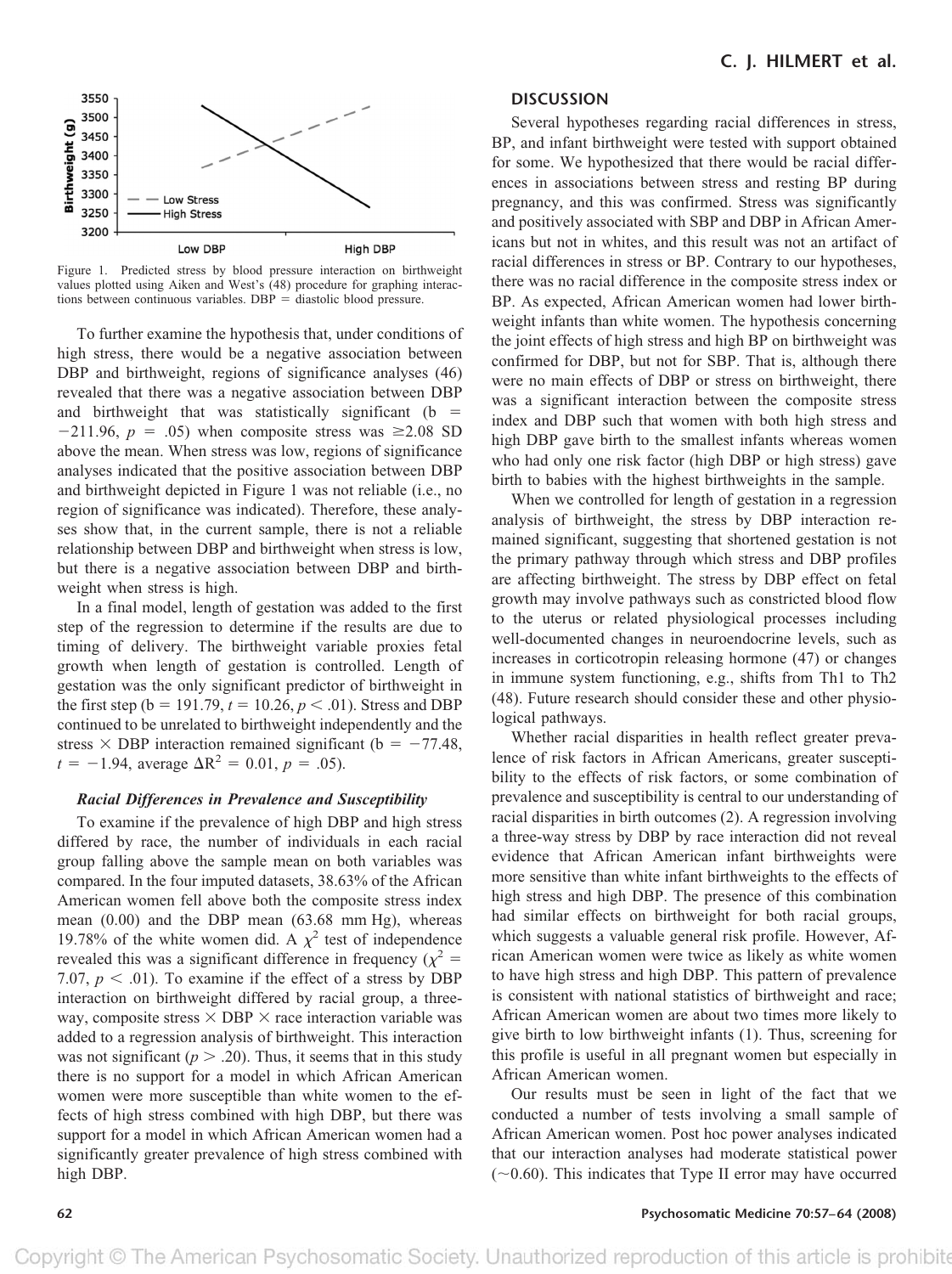# **STRESS, BLOOD PRESSURE, AND BIRTHWEIGHT**

and some relationships between race, stress, BP, and birthweight may not have been detected (49). It is also important to consider that the stress by DBP interaction explained 3% of the variance in birthweight after controlling first for the effects of more traditional factors (e.g., SES, BP, and stress). Regions of significance analyses indicated that women with high stress (2 SD above the mean) had infants that were 211 g lower in birthweight for every 7 mm Hg (1 SD) increase in maternal DBP. Overall, given this study's moderate power and the meaningful amount of variance in birth outcome explained, we believe, that this initial finding of a stress by DBP interaction effect on birthweight provides a worthy basis for replication and extension.

This sample of pregnant women was recruited in prenatal clinics and the offices of private physicians, thereby excluding women without access to healthcare who may have fewer socioeconomic resources, higher levels of stress, and poorer overall health status than the participants in this study. Thus, this sample provided a unique opportunity to examine biological and psychosocial characteristics of an African American population at disproportionate risk for an array of adverse pregnancy outcomes at the same time controlling for many of the variables already known to adversely influence health (e.g., lack of access to quality healthcare). Our sample also had low incidence of hypertension. However, a sample of hypertensive women would have been more likely to be receiving treatment, and the use of a continuous BP variable, instead of a categorical one (i.e., hypertensive versus normotensive) allowed us to identify factors associated with at-risk status rather than those associated with post diagnoses status and treatment (9). Relationships among stress, BP, and birthweight would be expected to be even stronger in a higher risk sample of very poor pregnant women with higher stress and higher BP. The stress-BP association evident in the African American women in this study suggests that, even in a lower-risk subgroup, the tendency to have a combination of high stress and high resting DBP may hold important implications for the growth and development of the fetus and pregnancy outcomes.

We used allostatic load as a theoretical framework for our study, suggesting that racial differences in lifetime stress may contribute to racial differences in physiological functioning and racial health disparities (50). However, because the composite stress measure did not reveal racial differences in stress, it is not clear that allostatic load can explain racial differences in stress and BP associations in the current sample. Also, without direct evidence of chronic wear and tear to stress response systems and because of the physiological adaptations of pregnancy not considered by allostatic load theory, we must be cautious in interpreting allostatic load as the root cause of the patterns uncovered here. It is possible that genetic differences in racial groups predispose African Americans to have higher BP (51–53) or exaggerated reactions to environmental stress (27). In addition, experiences of racism and discrimination may have important effects on African American women's stress accumulation, physiology, and birth outcomes (2,14,23). We did not consider racism stressors in the current

study and an allostatic load perspective may not account for potentially unique physiological effects of stressors like these (54,55). Our understanding of the health-related consequences of stress in African Americans will benefit from consideration of alternative models of stress, the inclusion of racism- and discrimination-associated stress measures, and their interactions with physiological parameters in future research (37).

Our results suggest that particular attention needs to be directed to pregnant women who have both high stress and high DBP. Because of adaptive physiological (11) and psychological (56,57) changes that occur during pregnancy, relatively high DBP or high stress may not independently confer risk. However, if high DBP and high stress are both present, women may be at significantly greater risk of a poor birth outcome and warrant extra intervention during pregnancy. In addition, because African American women are at greater risk of the combination of these risk factors than white women, these results are relevant to try to reduce racial disparities in low birthweight.

In summary, both stress and BP have individually been implicated as relevant to racial disparities in adverse birth outcomes. Our findings are the first, however, to suggest that a) the combined effect of stress and DBP is interactive and that b) women who are facing high stress are susceptible to the potentially negative impact of higher DBP on their infant's birthweight. Furthermore, our findings suggest that the combined impact of stress and DBP may contribute to a racial disparity in infant birthweight. Unlike white women, the levels of chronic stress and high DBP in African American women are interrelated during pregnancy and there is a significantly greater prevalence of African American women with this profile. The combined impact of multiple risk factors is a promising avenue to add to the ongoing search for an understanding and eradication of persistent racial disparities in pregnancy outcomes and health.

*We would like to acknowledge the contributions of Christine Rini, PhD, Sarah Roper Coleman, MA, Susan Jackman, RN, and Joan Herberg, who were members of the research team, as well as members of the Dunkel Schetter Lab at UCLA. We also thank Wendy Troop-Gordon, PhD, for assistance with the data analysis.*

#### **REFERENCES**

- 1. Institute of Medicine. Preterm Birth: Causes, Consequences, and Prevention. Washington, DC: National Academies Press; 2006.
- 2. Giscombé CL, Lobel M. Explaining disproportionately high rates of adverse birth outcomes among African Americans: the impact of stress, racism, and related factors in pregnancy. Psychol Bull 2005;131:662– 83.
- 3. Goldenberg RL, Cliver SP, Mulvihill FX, Hickey CA, Hoffman HJ, Klerman LV, Johnson MJ. Medical, psychosocial, and behavioral risk factors do not explain the increased risk for low birth weight among black women. Am J Obstet Gynecol 1996;175:1317–24.
- 4. Lu MC, Chen B. Racial and ethnic disparities in preterm birth: the role of stressful life events. Am J Obstet Gynecol 2004;191:691–9.
- 5. American Heart Association. Heart Disease and Stroke Statistics 2005 Update. Dallas, TX: American Heart Association; 2005.
- 6. Geronimus AT, Andersen HF, Bound J. Differences in hypertension prevalence among U.S. black and white women of childbearing age. Public Health Rep 1991;106:393–9.
- 7. Cunningham G, Gant NF, Leveno KJ, Gilstrap LC, Hauth JC, Wenstron KD. William's Obstetrics. 21st ed. New York: McGraw Hill; 2001.